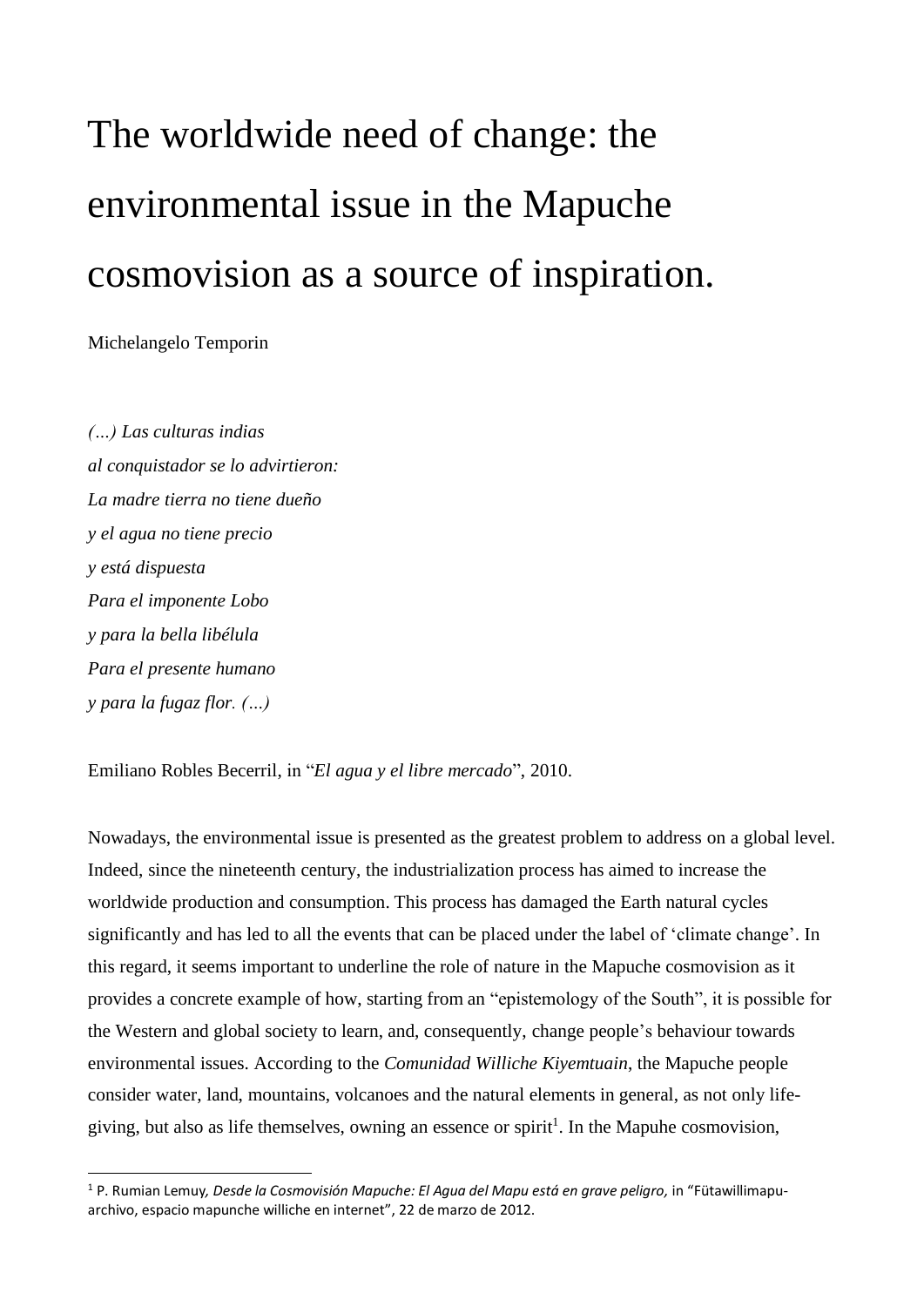indeed, the *Ngen-ko* (water's spirits) is *Newen* (*energy*) and does not exist alone, but is in symbiosis with other natural components, constituting the *Itrofillmongen* (biodiversity)<sup>2</sup>.

The Mapuche cosmos can be distinguished in a vertical dimension (metaphysics) and a horizontal one (nature). In their traditional belief system, the number four is seen as the element of equilibrium: four are the sacred divinities; four are the skies; four are the corners of the earth; four are the elements (water, earth, air and fire)<sup>3</sup>. Therefore, from a Mapuche perspective, the natural environment is not only regarded as a vital value for human consumption and animals and plants survival or as a resource generator of other productive and energy services (as it is in the dominant Western neo-liberal vision). Instead, in the Mapuche world, nature in general, and water in particular, are *mollfün* (blood), the *Ñuke Mapu* (Earth) vital sap, from which all living beings descend<sup>4</sup>. In the ancestral Mapuche traditions, the natural elements were sacred. For instance, when Mapuche people wanted to cross a stream or a river, they had to make an *efku* (request) to ask permission to the *Ngen-ko,* water spirit protector.

Today we pollute our own planet, throwing garbage into the estuaries, into streams and watercourses. Nowadays there is not the same respect and reverence that in the past characterized the Mapuche's behaviour and their way of thinking. We cannot look into crystal-clear water anymore, in which once it was possible to see the *Ngen-ko*'s image reflected, hence we are no more able to grasp its energy and life. Instead, we look into the water and see darkness, dirtiness, stagnant, pollution filled with various wastes that we throw into the water every day. Many years ago, the Mapuche walker took out his *srosronka* with toasted flour and with water from the stream, and, in such a way, the person was "revitalized" to continue his walk. Today, this is not possible anymore because the vast majority of watercourses are contaminated. The *machi or lawetujo* (Mapuche healers and religious authorities) sought only special spots, sacred and sheltered, like the *külako* or *püilyisruka* (Mapuche sacred natural places), in the most hidden and clean places, to make their remedies to mitigate the *kutran* (pain). These places hardly exist anymore and although it is possible to find *külako,* its waters have been contaminated and, without *newen* (energy), its trees and land have been dried up. In the Mapuche communities, people say that "the water has hidden,

[http://archivo.futawillimapu.org/2012/03/22/desde-la-cosmovision-mapuche-el-agua-de-la-mapu-esta-en-grave](http://archivo.futawillimapu.org/2012/03/22/desde-la-cosmovision-mapuche-el-agua-de-la-mapu-esta-en-grave-peligro-por-ponciano-rumian/)[peligro-por-ponciano-rumian/](http://archivo.futawillimapu.org/2012/03/22/desde-la-cosmovision-mapuche-el-agua-de-la-mapu-esta-en-grave-peligro-por-ponciano-rumian/)

<sup>2</sup> *Ibidem*

<sup>3</sup> Francisco Antonio Encina, *Historia de Chile,* in P. Rumian Lemuy, *op. cit.*

<sup>4</sup> P. Rumian Lemuy, *op. cit.*